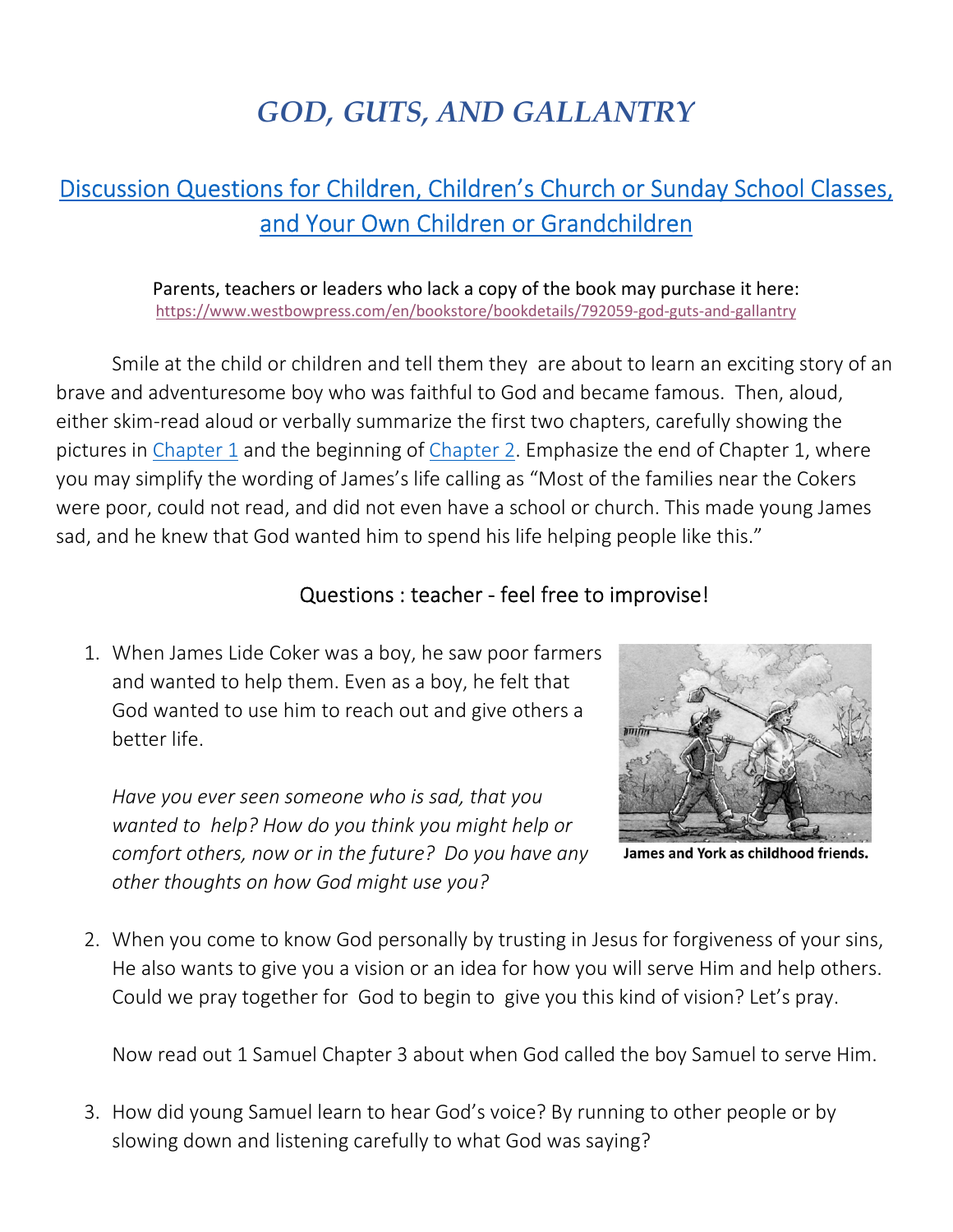- 4. When Samuel realized it was God who was speaking to him, what did he say?
- 5. How does God speak to us today? (Give them a chance to answer, and if they hesitate, let them know it is by prayer and by the Bible.)

Now let's read about Israel's young King Josiah from 2 Chronicles 34:1-2, 32-33. Read these verses out loud.

- 6. How old was King Josiah when God called him to serve as king?
- 7. From the lives of Samuel and Josiah, do you think a young person needs to wait until they are older to serve God?
- 8. What kind of service do you think God might have in mind for you?

*Pause to give them time to answer.* 

- 9. If you don't know your place of service yet, that's okay. You can keep praying about it (you may use this as an opportunity to talk about the importance of having a daily time alone with God).
- 10.In the Good News Translation, Proverbs 20:11 says: "Even children show what they are by what they do; you can tell if they are honest and good." As a youngster, James was glad to help his family by doing hard farm work like planting and picking cotton and watering the crops. What do you do when your parents need your help with hard work like watering the garden, raking and bagging leaves, or helping them clean out the garage? Are you eager to help? If not, can you ask God to help you want to help them?
- 11.Major Coker's vision was to live for God and others, not only for himself. Do you think we will be happy deep down inside if we have no better purpose than to live for ourselves?

*Note to Leader: This would be a good place to have a brief Q&A about ways the children might already realize they are being selfish at home, at school, or with friends. Kids know! If they have a chance to talk about it and laugh about it together in class, it will help them to realize they are not alone. Hearing their friends' stories will create new bonds among the kids in the class and make it easier for everyone to admit they have selfish tendencies at times. With this as a foundation, you may then lead into other questions such as:*